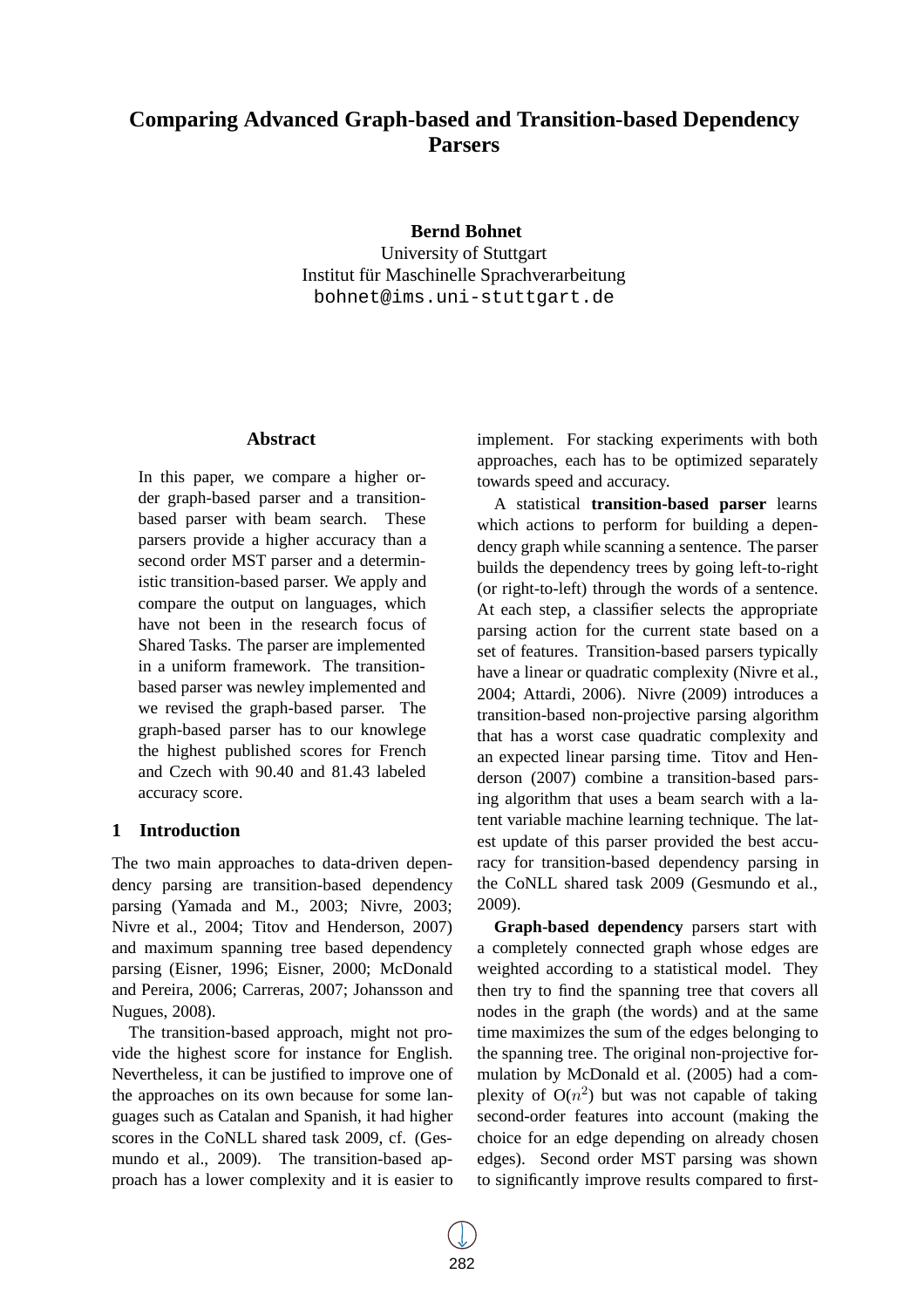order parsing (McDonald et al., 2006; Carreras, 2007) but at the cost of a higher complexity (Mc-Donald and Satta, 2007). Carreras (2007) also fully integrated edge labels into the parsing procedure by adding an additional loop over the set of edge labels (L), thus raising performance as well as theoretical complexity  $(O(n^4L))$ . Johansson and Nugues (2008) reduced the number of loops over the edge labels by looking only at those edges that existed in the training corpus for a distinct head and child part-of-speech tag combination. Recently, Koo and Collins (2010) introduced an efficient third-order dependency parsing algorithm. The algorithm considers substructures containing three dependencies, and is called efficient because it requires only  $O(n^4)$  time. The parsing algorithm can utilize both features with sibling and grandchild information.

We apply a discriminative training method that employs a hash kernel to transition-based dependency parsing. Results show state-of-the-art unlabeled and labeled accuracy scores and fast parsing times. We illustrate that negative features can improve the accuracy of transition-based dependency parsers. Zhang and Clark (2008) as well as Gesmundo et al. (2009) applied a beam search to improve the accuracy of transition-based parsers.

#### **2 Transition-based Parsing**

We define a deterministic transition-based edge eager parser formally  $T_e = \langle \sigma, \beta, \Omega, \epsilon, L, \Pi \rangle$  consisting of a list  $\sigma$  (stack), the list  $\beta$  (input), a set of operations  $\Omega = \{\text{shift, left-arc, right-arc, reduce}\},\$ a set of edges  $\epsilon$  and a set of states Π. A state  $\pi_i = {\sigma_i, \beta_i, \epsilon_i}, \pi_i \in \Pi$  consists of a list  $\sigma_i$ , an input buffer  $\beta_i$  and a set of edges  $\epsilon_i$ .

(1) The initial state  $\pi_1$  has an empty list  $\sigma_1$ , the input buffer  $\beta_1$  contains the words of a sentence, and the edge set  $\epsilon$  is empty. (2) A transition  $\tau_i(\pi_i, \omega) : \Pi \times \Omega \to \Pi$  is a binary function that maps a state and an operation to a new state  $\pi_{i+1}$ . We write a transition as  $\pi_i \rightarrow \omega \pi_{i+1}$ . (3) The final state  $\pi_f$  has an empty input buffer  $\beta_f$  and therefore, no further operations are applicable.

The history of the (partial) parse  $h$  is a list of operations. We can define the operations and preconditions for the operations as follows:

The **shift** transition  $\tau_s$ :  $\pi_i \rightarrow_{shift} \pi_{i+1}$  removes the first element of the input buffer  $w_n \in \beta_i$ where:  $\beta_i = \{w_n, ...\}$  and adds the word to the end of the list  $\sigma_{i+1} \leftarrow \sigma_i \cup \{w_n\}$ . We obtain the next state with  $\pi_{i+1} = {\sigma_{i+1}, \beta_{i+1}, \epsilon_i}$ . **Precondition:**  $\beta_i \neq \emptyset$ 

The **left-arc** transition  $\tau_l$  :  $\pi_i \rightarrow_{left-arc}^{label} \pi_{i+1}$ adds the last element  $[+ s_l]$  of the list  $\sigma_i$  and the first element  $[+ b_1]$  of  $\beta_i$ :  $\epsilon_{i+1} \leftarrow \epsilon_i \cup$  $\{(b_1, label, s_l)\};$  the element  $s_l$  is removed from  $\sigma_i$ :  $\sigma_{i+1} \leftarrow \sigma_i - \{s_l\}$  and the first element of the input buffer is added as the last element to the list  $\sigma_i: \sigma_{i+1} \leftarrow \sigma_i \cup \{b_1\}: \pi_{i+1} = \{\sigma_{i+1}, \beta_{i+1}, \epsilon_{i+1}\}\$ **Precondition:**  $\beta_i \neq \emptyset$  and  $\sigma_i \neq \emptyset$  and not has $head(s_l)$ 

The **right-arc** transition  $\tau_r$  :  $\pi_i \rightarrow \frac{label}{right-arc}$  $\pi_{i+1}$  adds an edge between the last element  $s_e \in$  $\sigma_i$  and the first element  $b_o \in \beta_i$ ;  $\sigma_{i+1} \leftarrow \sigma \cup \{b_0\}$ and  $\beta_{i+1} \leftarrow \beta_i - \{b_0\} \epsilon_{i+1} \leftarrow \epsilon_i \cup \{(s_l, label, b_1)\}$ **Precondition:**  $\beta_i \neq \emptyset$ , &  $\sigma_i \neq \emptyset$  and has-head( $s_r$ )

The **reduce** transition  $\tau_r$  :  $\pi_i \rightarrow$ reduce  $\pi_{i+1}$ removes the last element of  $s_l \in \sigma_i$ :  $\sigma_{i+1} \leftarrow$  $\sigma - \{s_i\}$  **Precondition:**  $\sigma_i \neq \emptyset$ 

Applying this definition, we define the transition-based dependency parser with beam search in Algorithm 1. We score a transition

| <b>Algorithm 1:</b> Transition-based parser with                                                            |
|-------------------------------------------------------------------------------------------------------------|
| beam search                                                                                                 |
| // $x_c$ is a input sentence                                                                                |
| $\sigma_0 = \emptyset$ , $\beta_0 = x_c$ , $\epsilon_0 = \emptyset$ , $h = \emptyset$                       |
| $\pi_0 \leftarrow {\sigma_0, \beta_0, \epsilon_0, h_0}$ // initial parts of a state                         |
| beam <sub>0</sub> $\leftarrow \{\pi_0\}$ // create initial state                                            |
| $n \leftarrow 0$ // iteration                                                                               |
| repeat                                                                                                      |
| for all $\pi_i \in \text{beam}_n$ do                                                                        |
| operations $\leftarrow$ possible-applicable-operation $(\pi_i)$                                             |
| // if no operation is applicable keep state $\pi_i$                                                         |
| <b>if</b> operations = $\emptyset$ then beam <sub>n</sub> $\leftarrow$ beam <sub>n</sub> $\cup$ { $\pi_i$ } |
| else for all $\omega_i \in$ operations do                                                                   |
| $\pi \leftarrow \tau(\pi_i, \omega_i)$ // apply the operation i to state j                                  |
| beam <sub>n</sub> $\leftarrow$ beam <sub>n</sub> $\cup$ $\{\pi\}$                                           |
| $\mathcal{U}$ end for                                                                                       |
| $\mathcal{U}$ end for                                                                                       |
| $\ell$ the score function is defined in the next section                                                    |
| sort beam <sub>n</sub> due to the score( $\pi_i$ )                                                          |
| beam <sub>n</sub> $\leftarrow$ sublist (beam <sub>n</sub> , 0, beam-size)                                   |
| $n \leftarrow n + 1$                                                                                        |
| <b>until</b> beam <sub>n-1</sub> = beam <sub>n</sub> // stop when the beam is not changed                   |
|                                                                                                             |

sequence  $h$  as the sum of the scores for the individual transitions  $w_i \in h$ :

score 
$$
(\pi) = \sum_{i=0}^{|h|} F(\pi_i, \omega_i)
$$

Note that a state  $\pi_i$  contains the stack  $\sigma_i$ , input buffer  $\beta_i$ , and set of edges  $\epsilon_i$ . These elements are taken into account to create the feature set. The feature set is the input for the support vector machine; it provides the score due to the features.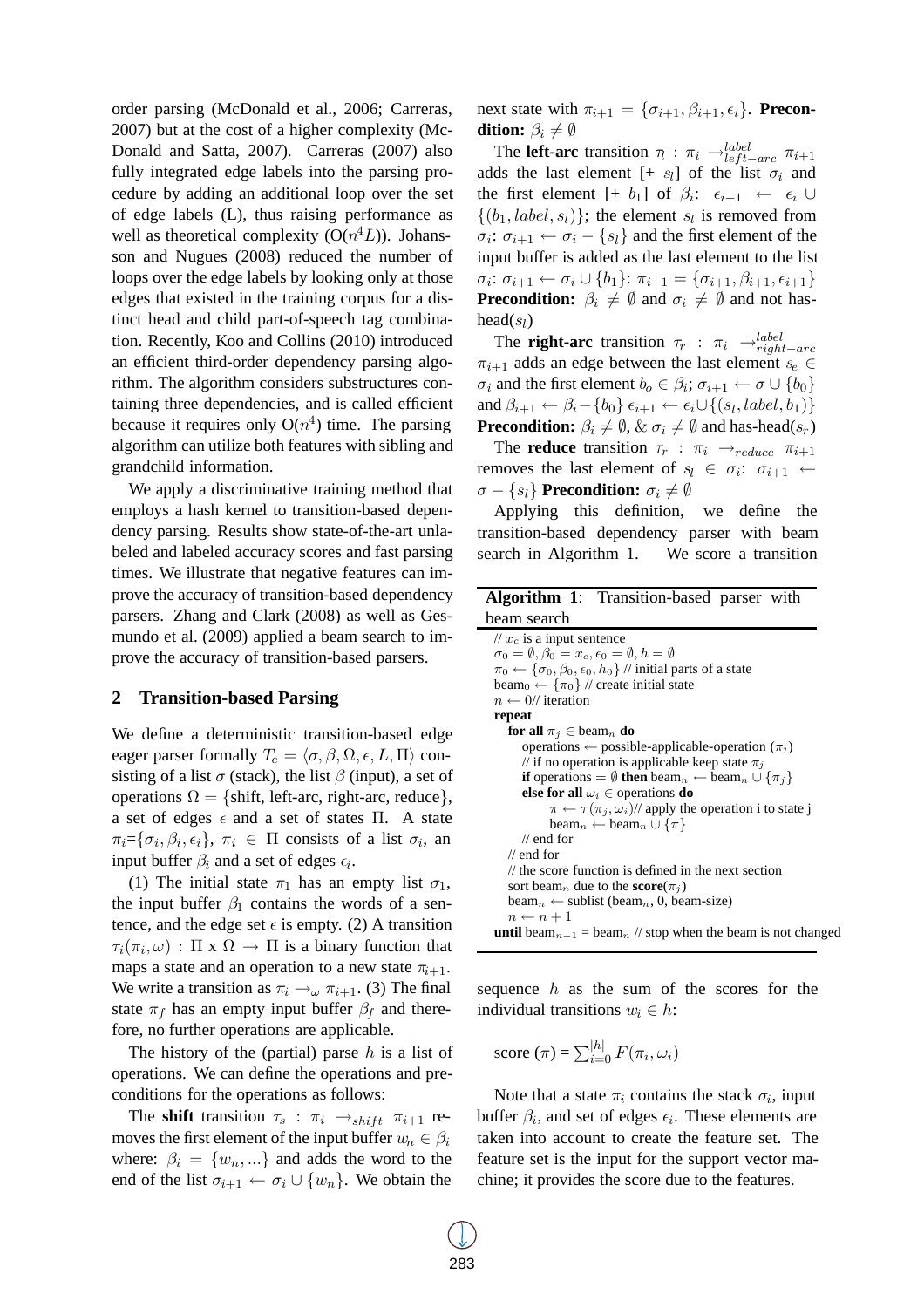## **3 Hash Kernel**

We use a linear support vector machine with a Hash Kernel as classifier for our dependency parser, cf. (Shi et al., 2009; Bohnet, 2010). The Hash Kernel uses instead of a table to map the features to the indexes in the weight vector a random function. Therefore, the Hash Kernel can quickly process large numbers of features and hence we can use "negative" features. In most parsing approaches features are collected prior to the training phase which are derived from the gold trees and in the training phase, the feature set is not extended further. However, the decoder creates wrong structures and the features derived from predicted trees are often not found since they do not occur in the gold trees. We counted 9 times more negative features than positive ones. A Hash Kernel for structured data uses the hash function  $h : J \rightarrow \{1...n\}$ to index  $\phi$ .  $\phi$  maps  $\pi_i$  to a feature space. We define  $\phi(\pi_i)$  as the numeric feature representation indexed by J. Let  $\overline{\phi}_k(x, y) = \phi_i(x, y)$  the hash based feature–index mapping, where  $h(j) = k$ . The scoring function of the Hash Kernel is

$$
F(\pi_i) = \overrightarrow{w} * \overrightarrow{\phi}(\sigma_i, \beta_i, \epsilon_i, \omega_i)
$$

where  $\vec{w}$  is the weight vector and the size of  $\vec{w}$  is  $\overline{n}$ .

| <b>Algorithm 2:</b> Update of the Hash Kernel                                           |
|-----------------------------------------------------------------------------------------|
| $\sqrt{\pi_i}$ is the state of a predicted state and                                    |
| $\pi_a$ the gold state including the transition                                         |
| //sequences $h_q$ and $h_i$ for the gold and predicted state                            |
| // update( $\overrightarrow{w}$ , $\overrightarrow{v}$ , $\pi_i$ , $\pi_a$ , $\gamma$ ) |
| err = $\Delta(h_a, h_i)$ // number of wrong transitions                                 |
| if $err > 0$ then                                                                       |
| $\overrightarrow{u} \leftarrow (\phi(\pi_i) - \overline{\phi}(\pi_q))$                  |
|                                                                                         |
| $\nu = \frac{err - (F(\pi_i) - F(\pi_g))}{  \vec{u}  ^2}$                               |
| $\overrightarrow{w} \leftarrow \overrightarrow{w} - \nu * \overrightarrow{x}$           |
| $\overrightarrow{v} \leftarrow \overrightarrow{v} - \gamma * \nu * \overrightarrow{u}$  |
| return $\overrightarrow{w}$ . $\overrightarrow{v}$                                      |

Algorithm 2 illustrates the update function of the Hash Kernel. The update function is similar to that of (Crammer et al., 2006). The parameters of the function are the weight vectors  $\overrightarrow{w}$  and  $\overrightarrow{v}$ , the predicted state  $\pi_i$ , the gold state  $\pi_q$ , which should been have built by the parsing algorithm so far, and the update weight  $\gamma$ . The function  $\Delta$ calculates the number of wrong transitions. The update function updates the weight vectors, when a transition is wrong. It calculates the difference  $\vec{u}$  of the feature vectors of the gold dependency structure  $\overline{\phi}(\pi_i)$  and the predicted transition  $\overline{\phi}(\pi_q)$ .

The hash function  $f_h$  maps the features to integer numbers between 1 and  $|\vec{w}|$ . After that the update function calculates the margin  $\nu$  and updates  $\overrightarrow{w}$  and  $\overrightarrow{v}$  respectively. The second weight vector is used for averaging in order to avoid overfitting and collects the weight of all training rounds with a passive-aggressive update.

#### **4 Feature Selection**

Transition-based dependency parsers are most frequently used with polynomial kernels of degree two since it is very convenient to specify features, cf. (Hall et al., 2006; Nivre et al., 2007; Nivre, 2009). SVMs of degree two use automatically derived combinations of at most two simple features. On the other hand, linear support vector machines provide faster training and classification times. Linear SVMs require a higher manual effort to select the features and combination of simple features because that involves many experiments where each time a parser has to be trained in order to find good combinations of simple features. Therefore, we had to perform a feature selection considering feature and combination. The feature templates are shown in Table 1.

#### **5 Efficient Implementation**

We want to emphasize similar to Goldberg and Elhadad (2010) that the parsing time is to a large degree determined by the feature extraction, the score calculation and the implementation.

We use a rich feature set and negative features. Nevertheless the parser is still fast with 47 sentences per second. This is because of the efficiency of the Hash Kernel, which is about four times faster than our implementation of the perceptron algorithm. With our baseline perceptron algorithm, we use about about 6 million features. The hash kernel uses about 50 million features including negative features. Our algorithms provides labeled trees, which distinguishes it from (Zhang and Clark, 2008) and (Goldberg and Elhadad, 2010). Some further optimizations are: (1) For the implementation of the beam, we store and reuse the calculated scores. We use a two step approach. We extract and store the values of the features that do not contain structural elements or elements of the stack  $\sigma$  except the last elements. This part of the weight is only calculated once and stored. Goldberg and Elhadad (2010) use a similar technique. We have to calculate the second part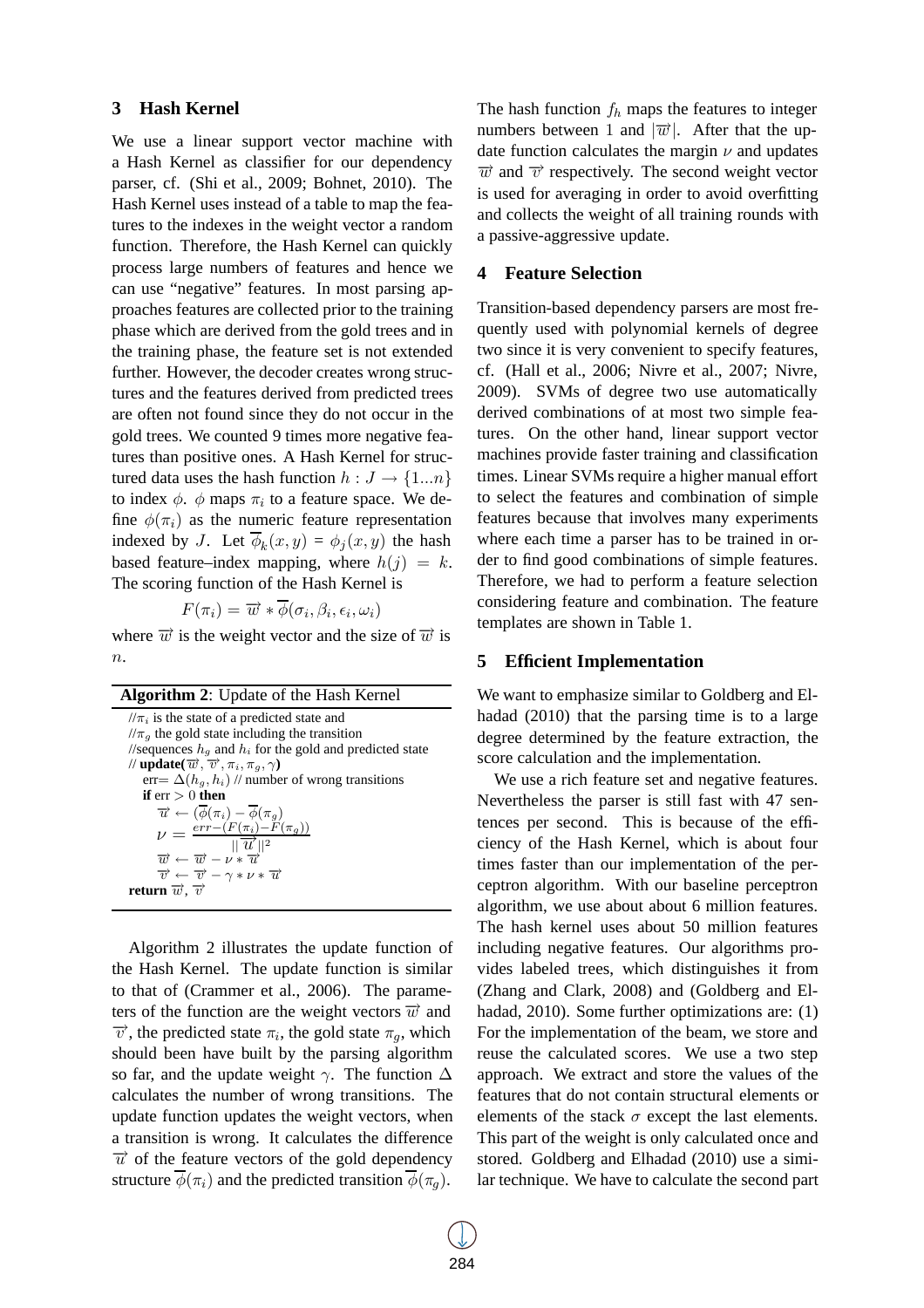| <b>Standard Features</b>                                                                                |                                                                           |
|---------------------------------------------------------------------------------------------------------|---------------------------------------------------------------------------|
| L,t,x,y: $x \in \{sF,sP\} \& y \in \{bF,bP\}$                                                           | L,t,sP,bP, $\overline{x}$ : $\overline{x} \in \{s-1P, s+1P, s+2P, s-2P\}$ |
| L,t,x,y,z :x∈ {s-1P,s+1P} & y∈ {b-1P,b+1P,b-2P,b+2P} & z∈ {sP,bP}                                       |                                                                           |
| L,t,x,y,z :x∈ {s-1F,s+1F} & y∈ {b-1F,b+1F,b-2F,b+2F} & z∈ {sP,bP}                                       |                                                                           |
| L,t,x,y,z :x∈ {s-1F,s+1F} & y∈ {b-1P,b+1P,b-2P,b+2P} & z∈ {sP,bP}                                       |                                                                           |
| L,t,s-1F,s-2F,bP ; L,t,s-2F,s-3F,bP ; L,t,s+1F,s+2F,bP                                                  | $L, t, s+2F, s+3F, bP$                                                    |
| L,t,b-1F,b-2F,sP : L,t,b-2F,b-3F,sP : L,t,b+1F,b+2F,sP                                                  | $L, t, b+1F, b+2F, sP$                                                    |
| L,t,s-1P,s-2P,bP : L,t,s-2P,s-3P,bP : L,t,s+1P,s+2P,bP                                                  | $L$ ,t,s+2P,s+3P,bP                                                       |
| L,t,b-1P,b-2P,sP ; L,t,b-2P,b-3P,sP ; L,t,b+1P,b+2P,sP                                                  | $L.t.b+2P.b+3P_sP$                                                        |
| L,t,sP,x,y: $x \in \{s+1F, s+2F, s+3F\}$ & $y \in \{b+1P, b+2P, b+3P\}$                                 |                                                                           |
| L,t,sP,bP,x,y: $x \in \{s-1P, s+1P\} \& y \in \{b-1P, b+1P\}$                                           |                                                                           |
| <b>Structural Features</b>                                                                              |                                                                           |
| L,t,x,bP,h(s) : $x \in \{s+1\overline{F}, s+1F\}$                                                       | L,t,x,sP,h(s) : $x \in \{b+1F,b+1P\}$                                     |
| $L, t, sP, bP, x: x \in \{left(s_1)L, head(s_1)L, leftsib(s_1)L, head(s_2)L\}$                          | $L, t, s_1 P, s_2 P$                                                      |
| L,t,sP,bP,x : $x \in \{\text{leftsib(s)}\},\text{head}(s_1)\},\text{leftsib(s_1)}\},\text{head}(s_2)\}$ |                                                                           |
| L,t,bP,x,y: $x \in \{b+1F, b+2F, b+3F\}$ & $y \in \{s+1P, s+2P, s+3P\}$                                 |                                                                           |

Table 1: t represents a transition type, s the last word of  $\sigma$ , b the first word of the input  $\beta$ . P represents the part-of-speech-tag, F the form and L the label.  $-1, +1, +2$ , etc. denote the location one or two word before or after an element. h denotes the head and *leftsib* the the leftmost sibling and *rightsib* rightmost sibling.  $s_1$ ,  $s_2$ ,  $b_1$ , etc. are the last but one of  $\sigma$ , etc.

|             | wrong edges |      | total number | % of correct edges |       |
|-------------|-------------|------|--------------|--------------------|-------|
|             | G           | т    | of edges     | G                  |       |
| <b>PMOD</b> | 315         | 334  | 5593         | 94.36              | 93.84 |
| VС          | 15          | 14   | 1771         | 99.15              | 99.2  |
| <b>SBAR</b> | 56          | 57   | 1195         | 95.31              | 95.23 |
| <b>SUB</b>  | 145         | 161  | 4108         | 96.47              | 96.08 |
| PRD         | 47          | 56   | 832          | 94.35              | 93.26 |
| P           | 875         | 931  | 7301         | 88.01              | 87.24 |
| <b>AMOD</b> | 339         | 339  | 2072         | 83.63              | 83.63 |
| OBJ         | 142         | 155  | 1960         | 92.75              | 92.09 |
| <b>ROOT</b> | 92          | 121  | 2416         | 96.19              | 94.99 |
| <b>NMOD</b> | 1206        | 1235 | 21002        | 94.25              | 94.11 |
| VMOD        | 938         | 997  | 8175         | 88.52              | 87.8  |
| DEP         | 95          | 122  | 259          | 63.32              | 52.89 |

Table 2: Labeled accuracy scores of the graph-based (G) and transition-based (T) parse for distinct edge types using the Penn2Malt conversion.

of the score each time anew since this depends on structural parts (e.g left-most sibling of  $s<sub>l</sub>$ ) and the elements of  $\sigma$ . The space complexity is  $O(n^2L)$ for the feature caching. (2) Furthermore, the calculation of each score is optimized: We calculate for each location determined by the last element  $s_l \in \sigma_i$  and the first element of  $b_0 \in \beta_i$  a numeric feature representation. This is kept fix and we add only the numeric value for each of the edge labels plus a value for the operation left-arc or rightarc. In this way, we create the features incrementally. (3) Further, we applied edge filtering as it is used in graph-based dependency parsing, cf. (Johansson and Nugues, 2008), i.e., we calculate the edge weights only for the labels that were found for the part-of-speech combination of the head and dependent in the training data.

#### **6 Graph-based Parser**

The basis for the graph-based parser is a higher order graph-based dependency parser developed by Bohnet (2010). We contribute two parts to this parser, which will become publicly available. A revision of the feature set and a new random function for the hash kernel that allows to create features incrementally. Based on the incremental features creation, we can provide a faster feature extraction. For the higher order dependency parser, the feature extraction iterates for all edges over all possible labels since the labels are part of the feature. Johansson and Nugues (2008) introduced the concept of edge filters. Edge filter constrain the possible edges labels to the labels, which occur in the training set for the part-of-speech tag combination of the head and its dependent.

Features are extracted for each possible edge label due to the edge constrains. However, the parser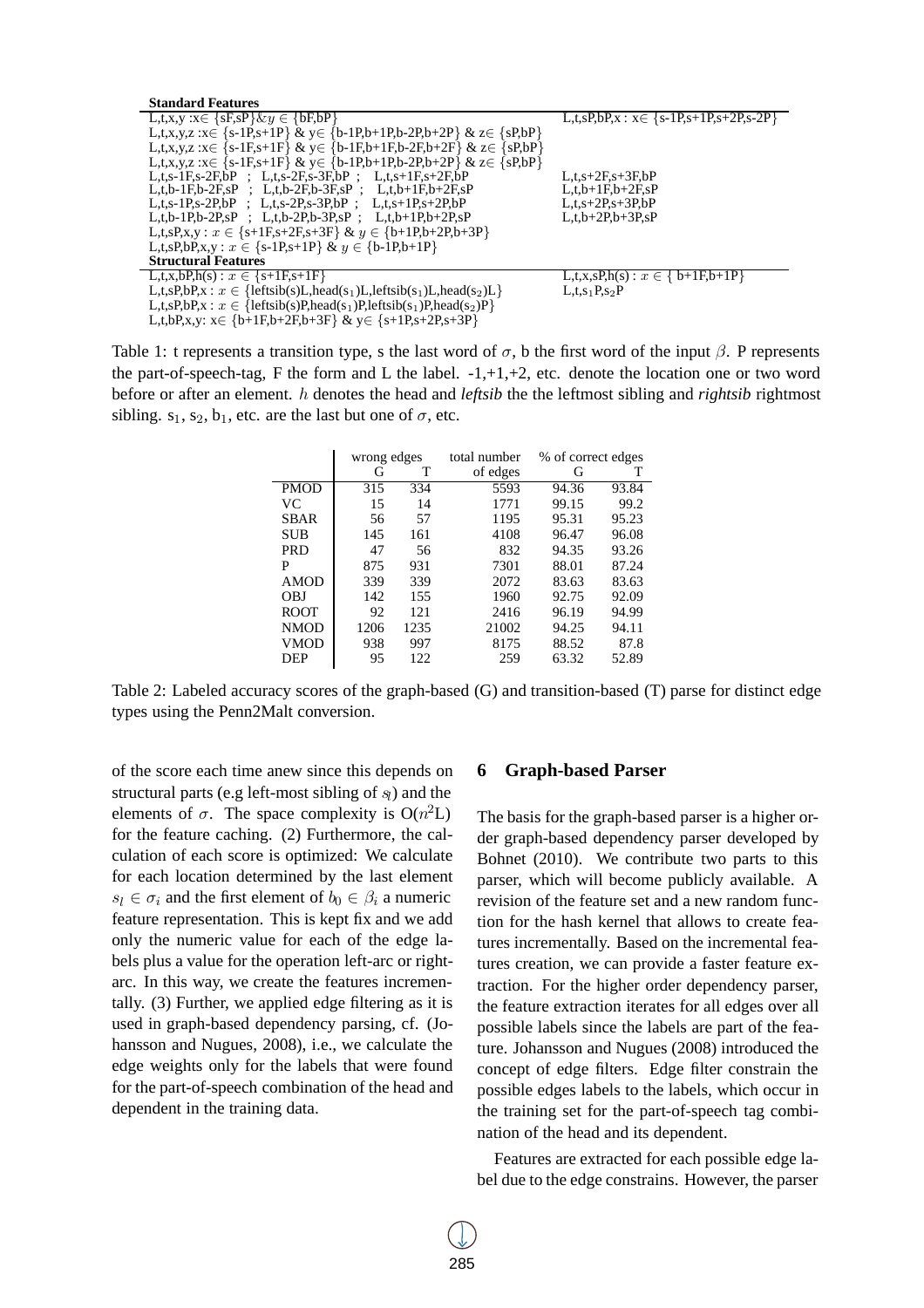| System           | Czech                          | French                   | English             |
|------------------|--------------------------------|--------------------------|---------------------|
| Malt             |                                | 87.32/89.73 <sup>2</sup> |                     |
| <b>MST</b>       |                                | 88.24/90.91 <sup>2</sup> |                     |
| Merlo            | $80.38/-$                      |                          |                     |
| transition-based | $77.75/84.\overline{58^{1,2}}$ | $88.12/90.932$ )         | $89.22/91.82^{1,2}$ |
| graph-based      | $81.43/88.01^{1,2}$            | $90.4/92.81^{2}$         | $90.48/92.58^{1,2}$ |

Table 3: Labeled dependency scores / unlabeled dependency scores for top scoring transition-based dependency parsers.  $<sup>1</sup>$  including punctuation,  $<sup>2</sup>$  predicted POS-tags</sup></sup>

does not need to build always the complete features for each of the edge labels. It can extract once the features for an edge and add later the part for the edge label. The same strategy again is possible with the parts of the features of a head and the set of dependents. The parser extracts once the properties of the head and iterates over the possible dependents and adds to the feature part of the head a part for each of the dependents. The same strategy is possible for the sibling and grandchildren features.

We could save 81% of the feature creation time and improve the speed of the parser by 25%. For instance, for French the parsing time went down from 0.079 seconds/sentence to  $0.059<sup>1</sup>$ 

The features consists usually of several components. For instance, a standard second order features consists of the part-of-speech tag of a head, a dependent and a grandchild. These parts describe properties of a edge. There are in addition functional parts of a feature, which are the type of a feature and the edge label. The feature type is used to distinguish features for instance, a sibling features from a grandchild feature. Both types might have the same parts (equal number of partof-speech tags) but they have of cause a different meaning.

The feature creation function composes parts to features. This can be done by different operations. A standard operator is the bit shift operator. For instance, a tag set might have 52 different tags. Therefore, 6 bits are needed to encode partof-speech-tags. In order to encode several partof-speech tags as a long value, we add the integer value of a part-of-speech tag and shift it by 6 bits. This procedure is repeated until all parts are encoded. This method wastes some of the encoding space since the 6 bit space could enumerate 64 values. Therefore, we use to encode the values the multiplication operator and multiply the value

<sup>1</sup>We used a computer with 12 cores, Intel Westmere and 3.33 Ghz.

by the number of elements in the set, we want to encode.

The revised feature set combines systematically each part-of-speech tag, word form, lemma, distance features of the governor, dependent, sibling and grandchild. We used instead of a features for each words between the head and the lemmata, a single features that is a sorted bag of part-ofspeech tags. The accuracy improved because of this for Czech and slightly for English as Table 3 shows.

# **7 Experiments**

We trained the parser on English dependency trees as provided by the CoNLL shared task 2009 and on dependency trees converted with Penn2Malt using the head-finding rules of (Yamada and Matsumoto, 2003). Table 4 gives an overview of the data used with the these head-finding rules. The training data was 10-fold jackknifed with the tagger included in the Mate-Tools<sup>2</sup>.

|          | Section  | Sentences | PoS Acc. |
|----------|----------|-----------|----------|
| Training | $2 - 21$ | 39.832    | 97.08    |
| Dev      | 24       | 1.394     | 97.18    |
| Test     | 23       | 2.416     | 97.30    |

Table 4: Overview of the training, development and test data split converted to dependency graphs with head-finding rules of (Yamada and Matsumoto, 2003). The last row shows the accuracy of Part-of-Speech tags.

We optimized our parser on section 24 and used section 23 of Penn Treebank for evaluation, which was the test set in the CoNLL shared task.

Table 6 summarizes the results and compares the result with Zhang and Clark (2008) as well as Goldberg and Elhadad (2010). We have taken the results for the Malt parser from Goldberg and Elhadad (2010).

<sup>2</sup> http://code.google.com/p/mate-tools/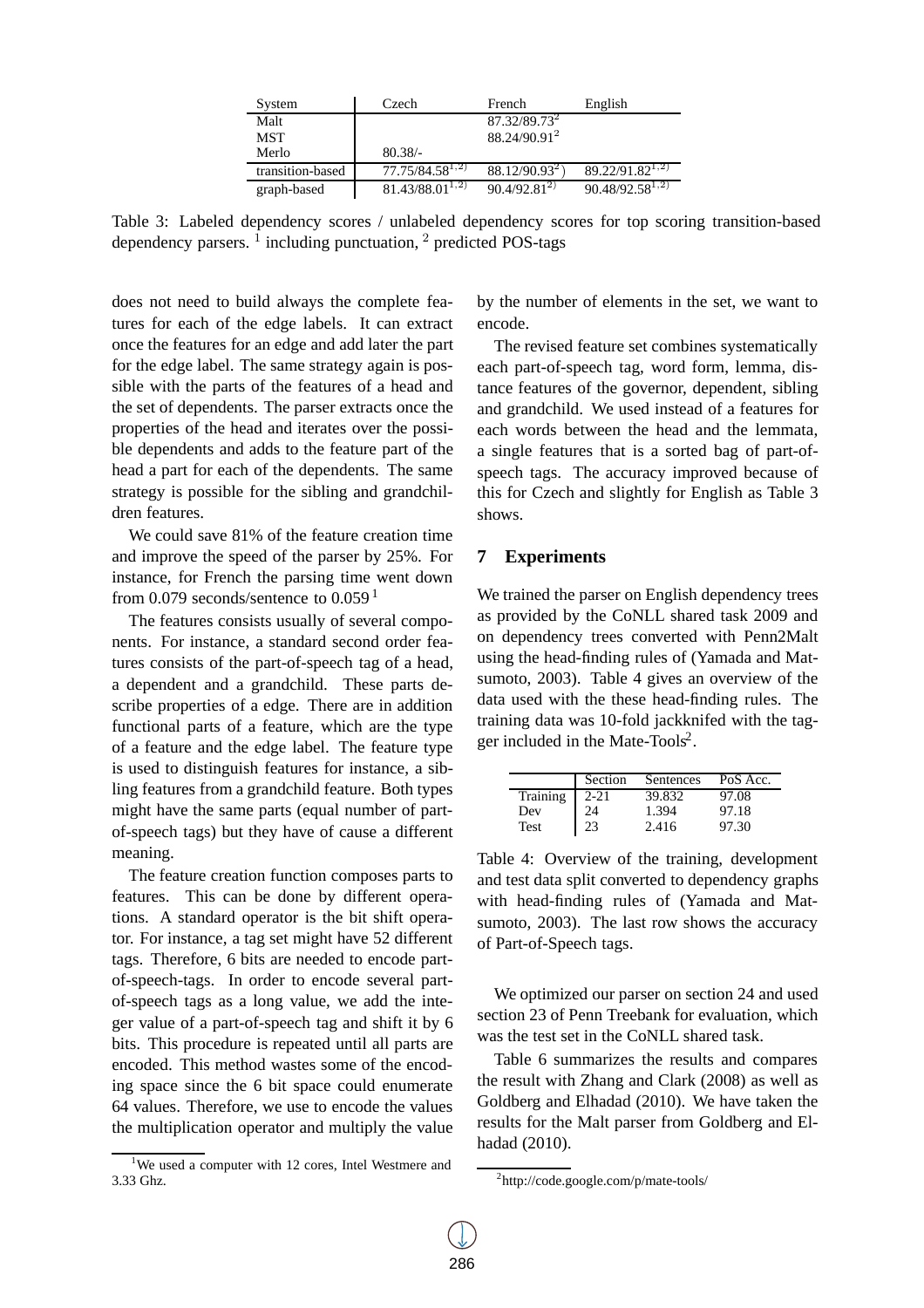| System    | LAS/UAS     | Speed (sent./sec.) |
|-----------|-------------|--------------------|
| Merlo     | $88.79/-$   |                    |
| Clear     | 89.15/91.18 | 430                |
| this work | 89.22/91.82 | 30                 |

Table 5: **CoNLL Shared Task 2009 Data:** Labeled and unlabeled dependency scores of (Gesmundo et al., 2009) (Merlo), Choi and Palmer (2011) (Clear) and the parser introduced here.  $<sup>1</sup>$ </sup> including punctuation,  $\frac{2}{3}$  predicted POS-tags as provided in Shared Task.

| System    | UAS                   | Speed (sent./sec) |
|-----------|-----------------------|-------------------|
|           | including punctuation |                   |
| Malt      | 88.36                 |                   |
| NonDir    | 89.70                 | 40                |
| this work | 91.81                 | 47                |
|           | excluding punctuation |                   |
| Z&C08     | 91.4                  | 50                |
| Z&N11     | 92.90                 | 29                |
| this work | 92.60                 | 47                |

Table 6: **Penn2Malt, Train 2-21, Test 23**, predicted POS-tags: Unlabeled dependency scores of transition-based dependency parsers Zhang and Clark (2008) (Z&C08), Zhang and Nivre (2011) (Z&N11), Malt, NonDir (Goldberg and Elhadad, 2010).

In Table 5, we compare the scores of the our transition-based dependency parser with other transition-based parsers. The top score in the CoNLL Shared task 2009 was obtained by the parser of Gesmundo et al. (2009). This parser was ranked first in average for all languages and third for English, which was the best score of a transition-based parser for English. The labeled accuracy score of the dependency parser with Hash Kernel using the CoNLL data is about 0.4 percentage points higher than that of Gesmundo et al. (2009) and only slightly higher than the transition-based parser of Choi and Palmer (2011).

Table 6 shows results for the same data set but converted with Penn2Malt. The first three rows compare the result with other papers that included punctuation in their evaluation. The Malt and NonDir parser do not employ a beam search, which is probably the reason for the lower accuracy scores. The parser of Zhang and Clark (2008) is similar to our parser except that we use the Hash Kernel, which uses negative features in addition. The 2011 version (Zhang and Nivre, 2011) was published in the revision phase of this paper. Their parser uses a richer feature set and obtains 0.3 higher unlabeled accuracy scores. Remarkable is

that our parser as well as the parser of Zhang get close to the results of the second order and third order graph-based dependency parser that carries out an exhaustive search and obtains 93.04 UAS on the test set (Koo and Collins, 2010). Our parser is fast with 47 sentences/second and a beam size of 80 on a MacBook Pro (2.8 Ghz). Gesmundo et al. (2009) uses a beam size of 80 as well and Zhang and Clark (2008) of 64. We use 25 training rounds.

| System                 | English     |
|------------------------|-------------|
| this work (transition) | 92.60/91.48 |
| this work (graph)      | 93.06/91.96 |
| Z&N11 (transition)     | 92.9/91.8   |
| <b>KC10</b>            | 93.04       |
| CCK <sub>08</sub>      | 93.50       |
| SICC <sub>09</sub>     | 93.79       |

Table 7: Results obtained by graph-based dependency parser compared with selected transitionbased parsers: Z&N11 (Zhang and Nivre, 2011), SICC09 (Suzuki et al., 2009), KC10 (Koo and Collins, 2010), and KCC08 (Koo et al., 2008)

In Table 7, we compare results of transitionbased and graph-based parsers. The upper part of the table shows results obtained by parsing systems that do not exploit additional resources. Our updated second order graph-based parser obtain competitive results with 93.06 UAS. Table 2 shows a more detailed analysis on the level of edge labels. Both parsers are similar good on majority of the dependency edges. The transition-based parser has still a bit lower accuracy for the attachment of the root node (ROOT), punctuation marks, and verb modifiers (VMOD). Reviewing the errors in dependence to the distance, we could only observe a very slight tendency that long distance relations are more worse in the case of transitionbased parsers. $3$  An advantage of the transitionbased parser is that it can observe some third order features, which the parser has already build, and also some subcategorization features.

Table 3 shows results of the graph-based and transition-based parser for Czech and English on the data of the CoNLL shared task 2009. For French, we use the data of Candito et al. (2010) as well as the same training, development and test data split. We obtain in line to English higher scores for the graph-based parser but the

<sup>&</sup>lt;sup>3</sup>The graph-based parser has only 15% error rate on dependency spanning over more than 7 words in contrast to transition-based parser that has a error rate of 16.8%.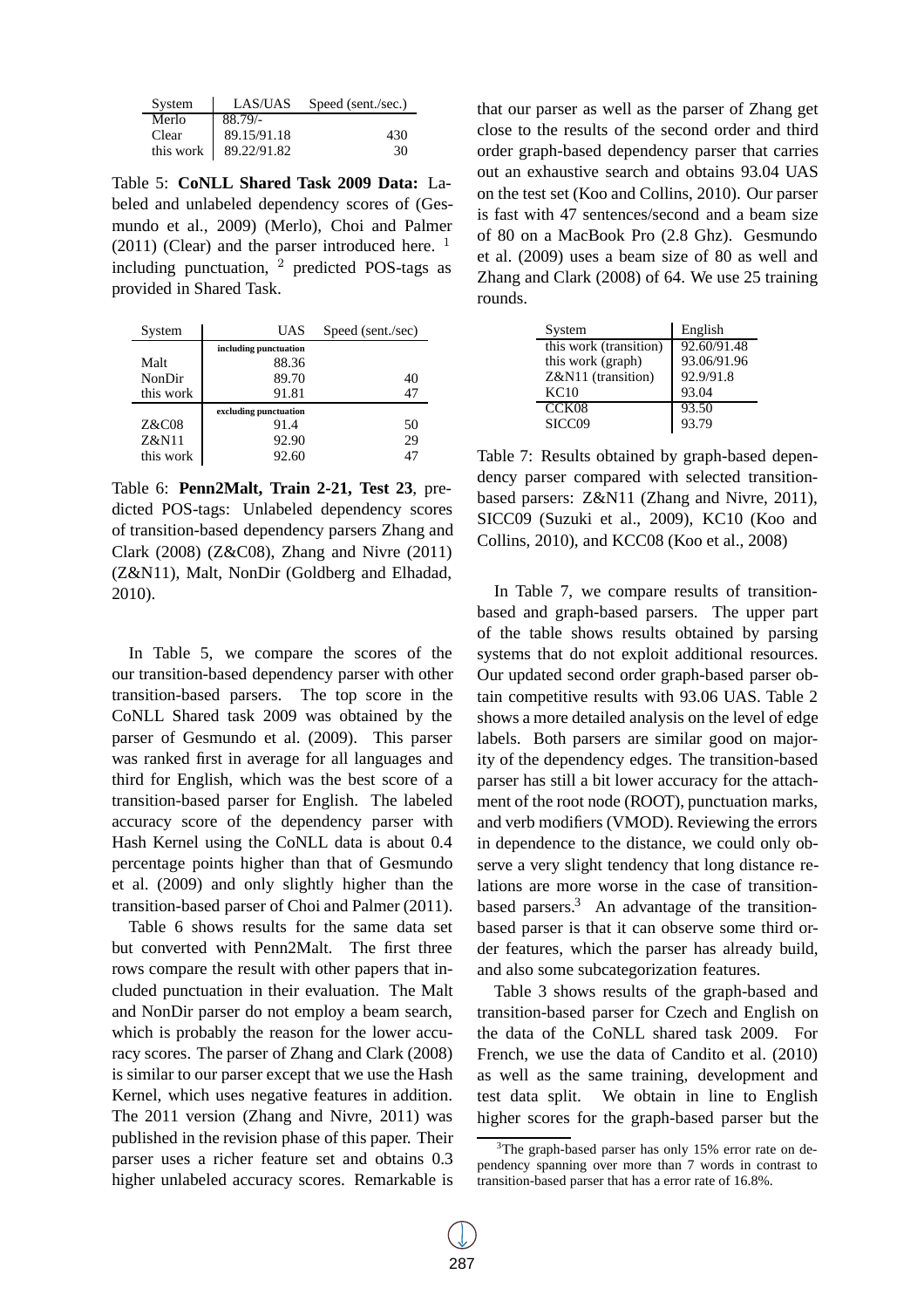difference between the graph-based parser and transition-based parser for instance for Chzech is still much higher. We think that the reason for this are the higher portion of non-projective edges.

#### **8 Conclusion and Future Work**

We have presented a fast transition-based dependency parser with competitive labeled and unlabeled scores. We have shown that a transitionbased parser can benefit from a support vector machine with Hash Kernel that enables the use of negative features, which improve the accuracy.

Our transition-based and graph-based parser performance quite different on the two English data sets. The graph-based parser has a higher accuracy than the transition-based parser with about 1.2 percentage point for English and 3.7 for Czech on the data of the CoNLL Shared Task 2009. The difference between the conversion of the CoNLL and conversion obtained with the Yamada and Matsumoto (2003) head finding rules is high. We observed a difference of 1.2/0.7 LAS/UAS on the CoNLL data and only 0.4/0.48 LAS/UAS with the Yamada and Matsumoto (2003) rules. The cause of this is is probably the larger number of edge labels and the non-projective edges contained in the CoNLL data.

#### **References**

- G. Attardi. 2006. Experiments with a Multilanguage Non-Projective Dependency Parser. In *Proceedings of CoNLL*, pages 166–170.
- B. Bohnet. 2010. Top accuracy and fast dependency parsing is not a contradiction. In *Proceedings of the 23rd International Conference on Computational Linguistics (Coling 2010)*, pages 89–97, Beijing, China, August. Coling 2010 Organizing Committee.
- M. Candito, B. Crabb, and P. Denis. 2010. Statistical french dependency parsing: Treebank conversion and first results. In Nicoletta Calzolari (Conference Chair), Khalid Choukri, Bente Maegaard, Joseph Mariani, Jan Odijk, Stelios Piperidis, Mike Rosner, and Daniel Tapias, editors, *Proceedings of the Seventh conference on International Language Resources and Evaluation (LREC'10)*, Valletta, Malta, may. European Language Resources Association (ELRA).
- X. Carreras. 2007. Experiments with a Higher-order Projective Dependency Parser. In *EMNLP/CoNLL*.
- J. D. Choi and Martha Palmer. 2011. Getting the most out of transition-based dependency parsing. In *ACL (Short Papers)*, pages 687–692.
- K. Crammer, O. Dekel, S. Shalev-Shwartz, and Y. Singer. 2006. Online Passive-Aggressive Algorithms. *Journal of Machine Learning Research*, 7:551–585.
- J. Eisner. 1996. Three New Probabilistic Models for Dependency Parsing: An Exploration. In *Proceedings of the 16th International Conference on Computational Linguistics (COLING-96)*, pages 340– 345, Copenhaen.
- J. Eisner, 2000. *Bilexical Grammars and their Cubictime Parsing Algorithms*, pages 29–62. Kluwer Academic Publishers.
- A. Gesmundo, J. Henderson, P. Merlo, and I. Titov. 2009. A Latent Variable Model of Synchronous Syntactic-Semantic Parsing for Multiple Languages. In *Proceedings of the 13th Conference on Computational Natural Language Learning (CoNLL-2009)*, Boulder, Colorado, USA., June 4-5.
- Y. Goldberg and M. Elhadad. 2010. An efficient algorithm for easy-first non-directional dependency parsing. In *HLT-NAACL*, pages 742–750.
- J. Hall, J. Nivre, and J. Nilsson. 2006. Discriminative classifiers for deterministic dependency parsing. In *Proceedings of the COLING/ACL 2006 Main Conference Poster Sessions*, pages 316–323, Sydney, Australia, July. Association for Computational Linguistics.
- R. Johansson and P. Nugues. 2008. Dependencybased Syntactic–Semantic Analysis with PropBank and NomBank. In *Proceedings of the Shared Task Session of CoNLL-2008*, Manchester, UK.
- T. Koo and M. Collins. 2010. Efficient third-order dependency parsers. In *Proceedings of the 48th Annual Meeting of the Association for Computational Linguistics*, pages 1–11, Uppsala, Sweden, July. Association for Computational Linguistics.
- T. Koo, X. Carreras, and M. Collins. 2008. Simple semi-supervised dependency parsing. In *ACL*, pages 595–603.
- R. McDonald and F. Pereira. 2006. Online Learning of Approximate Dependency Parsing Algorithms. In *In Proc. of EACL*, pages 81–88.
- R. McDonald and G. Satta. 2007. On the Complexity of Non-projective Data-driven Dependency Parsing. In *IWPT '07: Proceedings of the 10th International Conference on Parsing Technologies*, pages 121–132, Morristown, NJ, USA.
- R. McDonald, K. Crammer, and F. Pereira. 2005. Online Large-margin Training of Dependency Parsers. In *Proc. ACL*, pages 91–98.
- R. McDonald, K. Lerman, K. Crammer, and F. Pereira. 2006. Multilingual Dependency Parsing with a Two-Stage Discriminative Parser. In *Tenth Conference on Computational Natural Language Learning (CoNLL-X)*, pages 91–98.